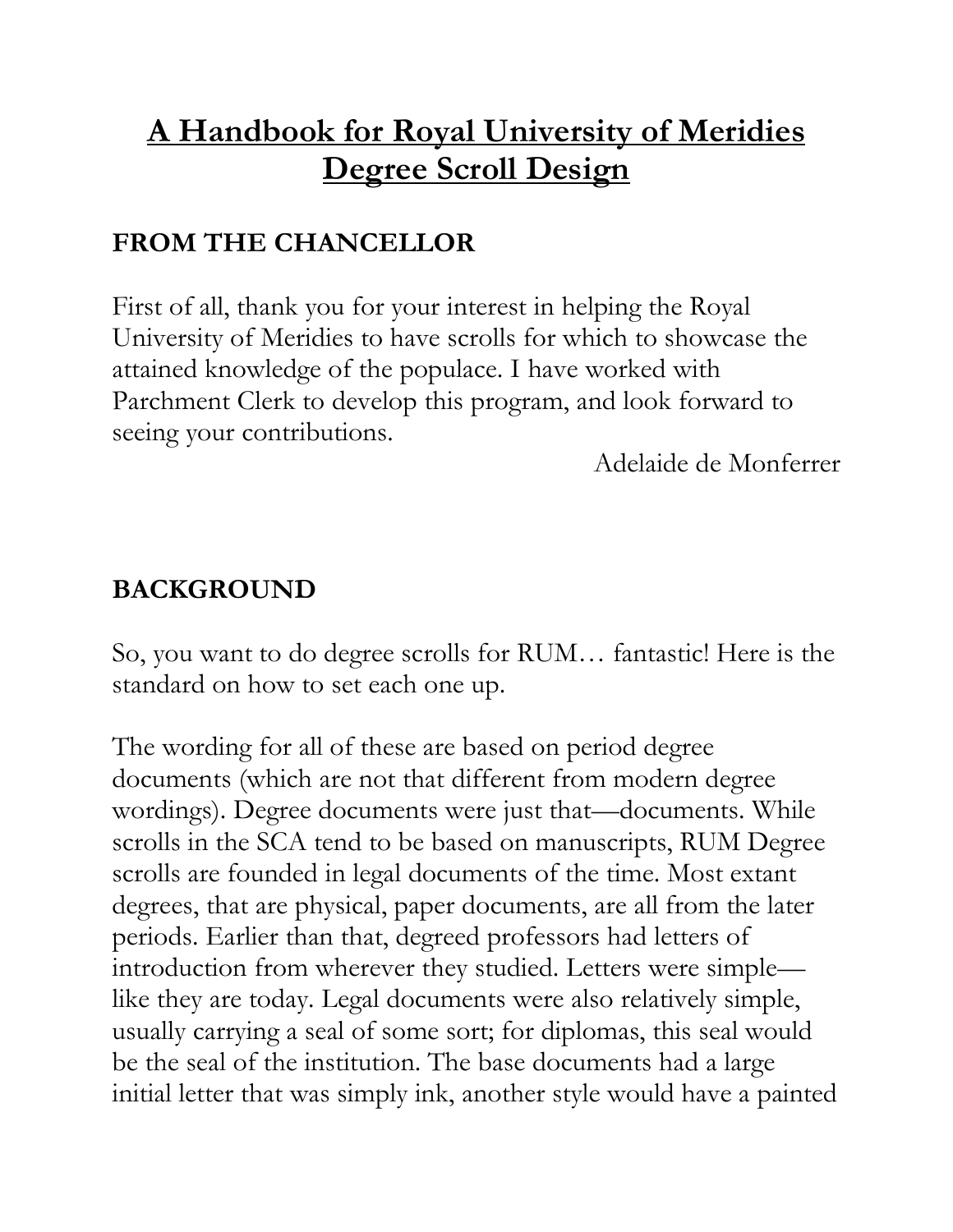initial or initial done in a different color ink, but they would always be simple capitals, not illuminated initials how we think of them from manuscripts. Fancier degrees might even have a nice inked border, like a cadeaux border or simple dots/squigglies.

There are four levels of degrees:

- **Scholar Degree:** This is the base level degree. It's non field specific. Think of it as an Associate's Degree.
- **Lector Degree:** This starts the field specific. The recipient has to pick a certain number of classes in a certain College. For example: Lector Degree in Scribal Arts. Think of it as a Bachelor's Degree.
- **Magister Degree:** The recipients get this for teaching 5 classes in a specific field as well as doing a paper in that field or completing a Magister Project. As a byproduct of knowing something well enough to teach, and well enough to do a specific project for, this tends to be more specific than the topic of the entire College. For example: Magister Degree in Period Materials of the Scribal Arts. Think of it as a Master's Degree.
- **Philosopher Degree:** To even qualify for this, the recipient needs 5 Magister Degrees. They also need to pick one specific field, in the same vein as the Magister Project, to do a large Philosopher Project. For example: Philosopher Degree in the Production and Use of Metal Pigments in Medieval Manuscripts. Think of it as a PhD.

Please bear in mind, though, that (on average), Scholar, Lector, <u>Magister</u>, and Lector degrees are conferred each year, so prepare them accordingly. A wide array of periods is also never a bad thing!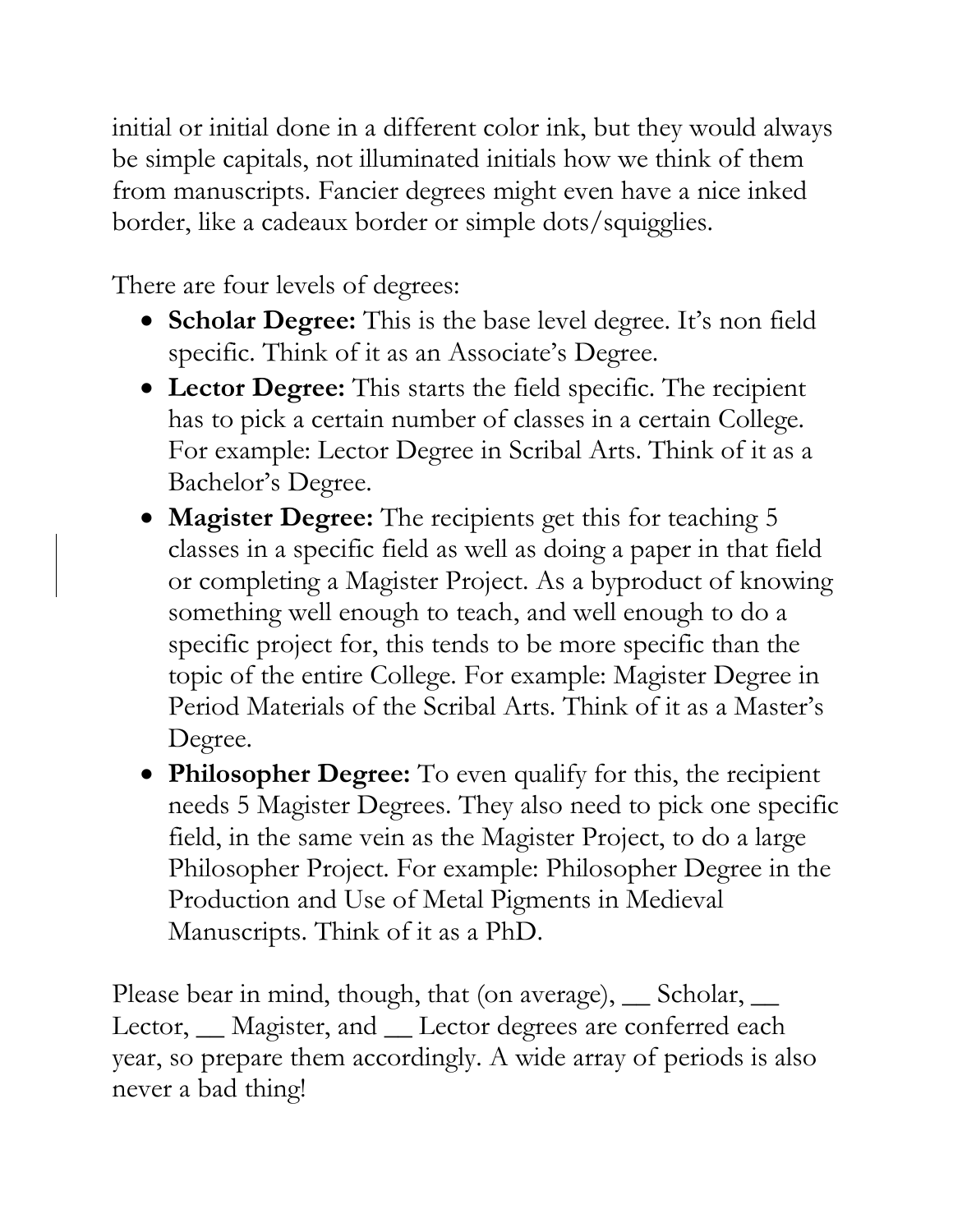For more information on degrees, visit http://royalu.meridies.org/degree-programs/

This means that the scrolls need to reflect the prestigious nature of the degree conferred. This means that each degree gets a specific material, size, and design.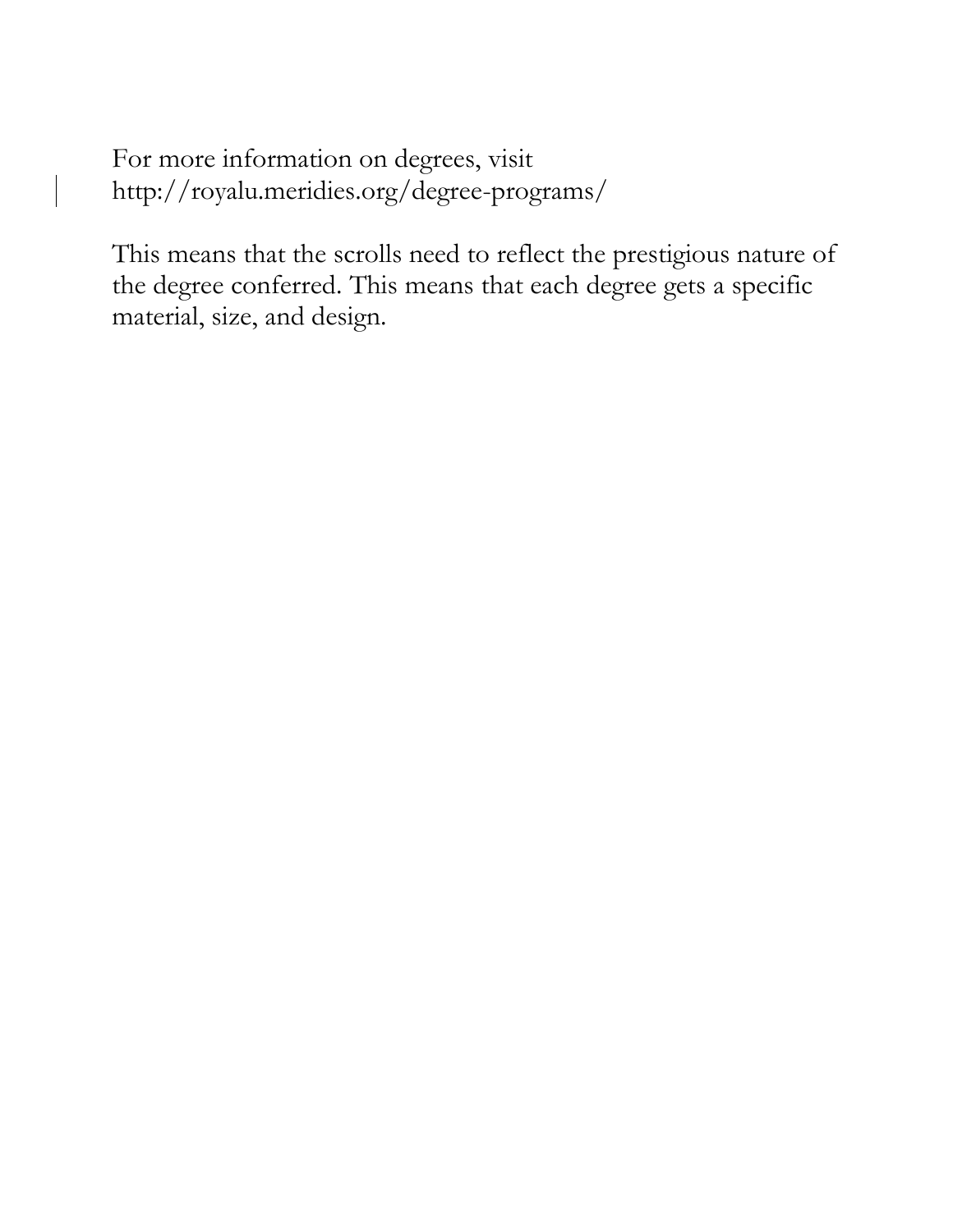## **DEGREE DESIGN**

Just as period degree documents were standardized, RUM Degrees are standardized. Here are the basics of each degree's design, using late period Batarde + cadeaux as an example. The same could easily be applied to other scripts. The earliest degrees are  $13<sup>th</sup>$  c so post-13<sup>th</sup> c scripts are a go-to, but if someone is earning a degree in an early period study, a document in Gothic may not be appropriate. This can easily be adapted to Carolingian and Insular as well, but remember not to use the large knotwork initials for these. Initial letters for all need to just be larger versions of regular script letters/capitals for the time period.

Some styles of large initials for different scripts:

- **Uncial/Insular:** bigger versions of the regular letter
- **Carolingian:** Large Roman initial (https://en.wikipedia.org/wiki/Carolingian\_minuscule#/me dia/File:Minuscule\_caroline.jpg)
- **Batarde:** Cadeaux/Cadel initials were the most common but they had their own capitals that can be used as well (http://luc.devroye.org/MsCoste134f-1.jpg)
- **Protogothic/Rotunda/Gothic:** These scripts all have their own capitals that you can use

Magister and Philosopher degrees also contain a border and can be as simple or complex as you feel is appropriate, but please keep in mind the prestigious nature of these degrees. Here are a few examples of some cadeaux border elements that can be built off of: https://s-media-cache-ak0.pinimg.com/564x/9e/dd/70/ 9edd709f014b4339d997f039597d1d2c.jpg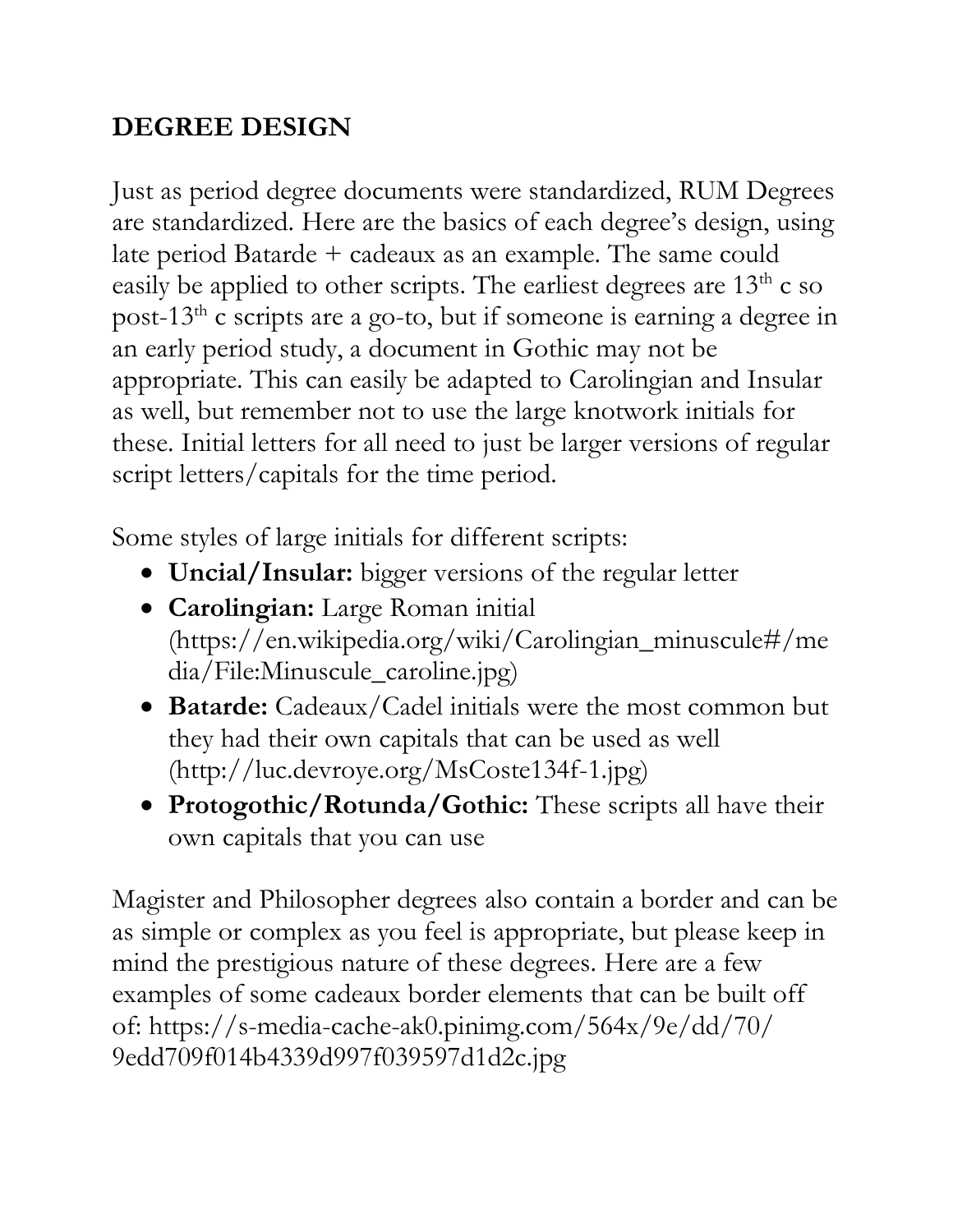All degrees should have  $\sim$ 1" margin and be landscape, not portrait.

- **Scholar Degree:** 8x10 Bristol. Large initial with matching calligraphy for text, all black. Initial letters should be  $\sim$ 2" but probably not smaller than 1.5" and probably no bigger than 3". Not all letters are square so use your best judgement.
- **Lector Degree:** 9x12 Bristol. Large initial in red with matching calligraphy for text (black). Initial letters should be  $\sim$ 3" but probably stay within 2.5-3.5". Again, use your best judgement for your letter.
- **Magister Degree:** 9x12 Pergamenata. Large initial in red with matching calligraphy for text (black) and appropriate border (black).
- **Philosopher Degree:** 11x14 Pergamenata. Cadeaux initial in gold with matching calligraphy for text (black) and appropriate border (black or gold).

### **SIGNATURES/SEALS**

The only signature is that of the RUM Chancellor, so a line at the bottom for them with "Chancellor of the Royal University of Meridies" would probably be nice.

We are also following the period practice of including the institution seal on the bottom of the document. The Chancellor has a variety of seals, ranging 1-3" but it is preferred for this seal to be illuminated in Magister/Philosopher degrees. The signature/ seal should generally be center bottom of the document (above the 1" margin).

Image of the RUM seal: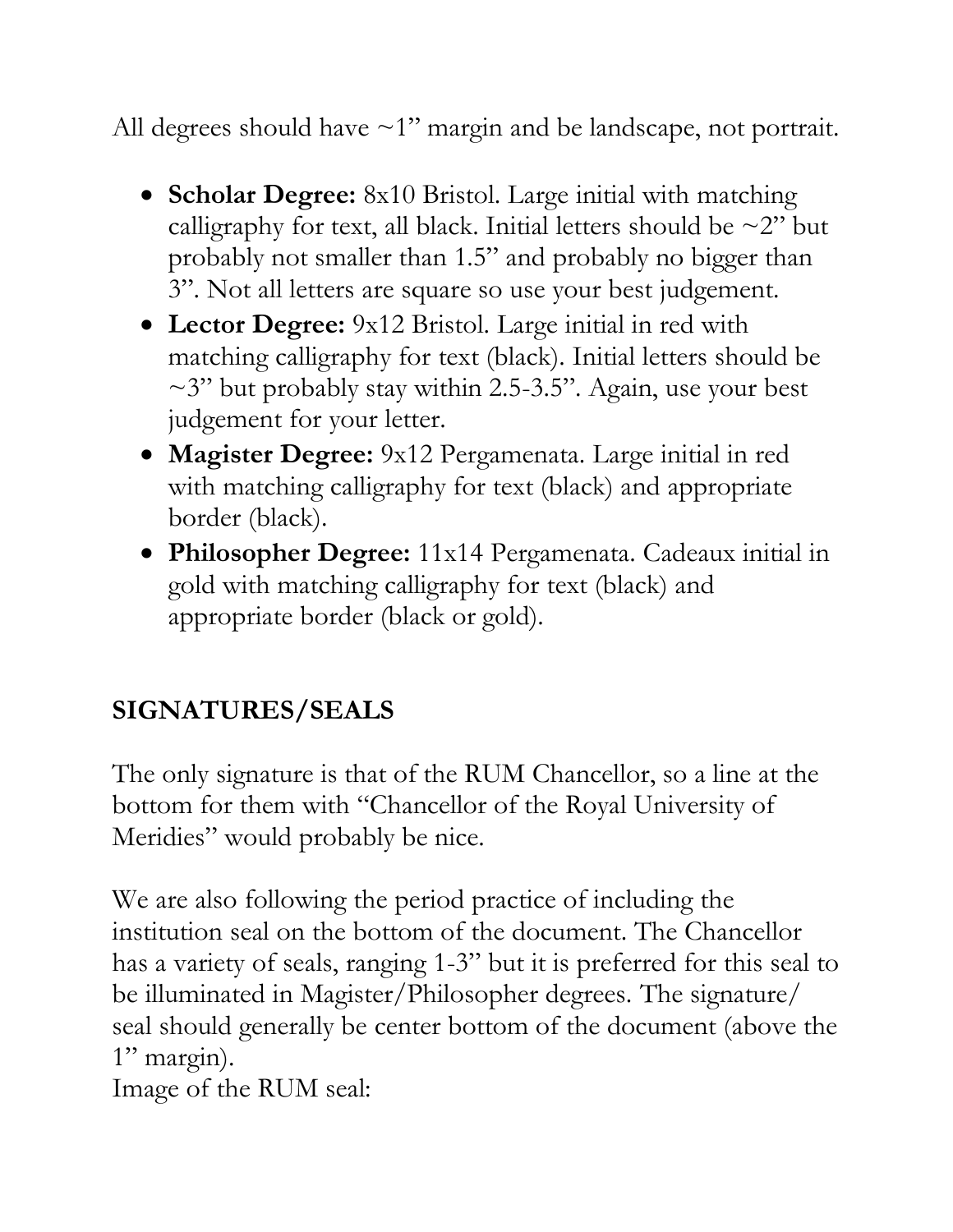

The official seal has no border but to fill out the shape, a solid black border or a black/white border (as pictured) can be added.

#### **WORDING**

#### *Scholar Degree*

**W**e hereby bestow upon <u>(leave full line)</u> a Scholar Degree, together with all the rights, privileges, and honors appertaining thereto in consideration of the satisfactory completion of the courses prescribed by the Royal University of Meridies. In testimony whereof we have hereunto affixed the seal of the University and the signatures of the Chancellor thereof. Conferred this \_\_\_ day of \_(short is fine as abbreviations can be used), Anno Societatis (or A.S.) \_, \_\_\_\_ Gregorian (or C.E, Common Era, Common Reckoning).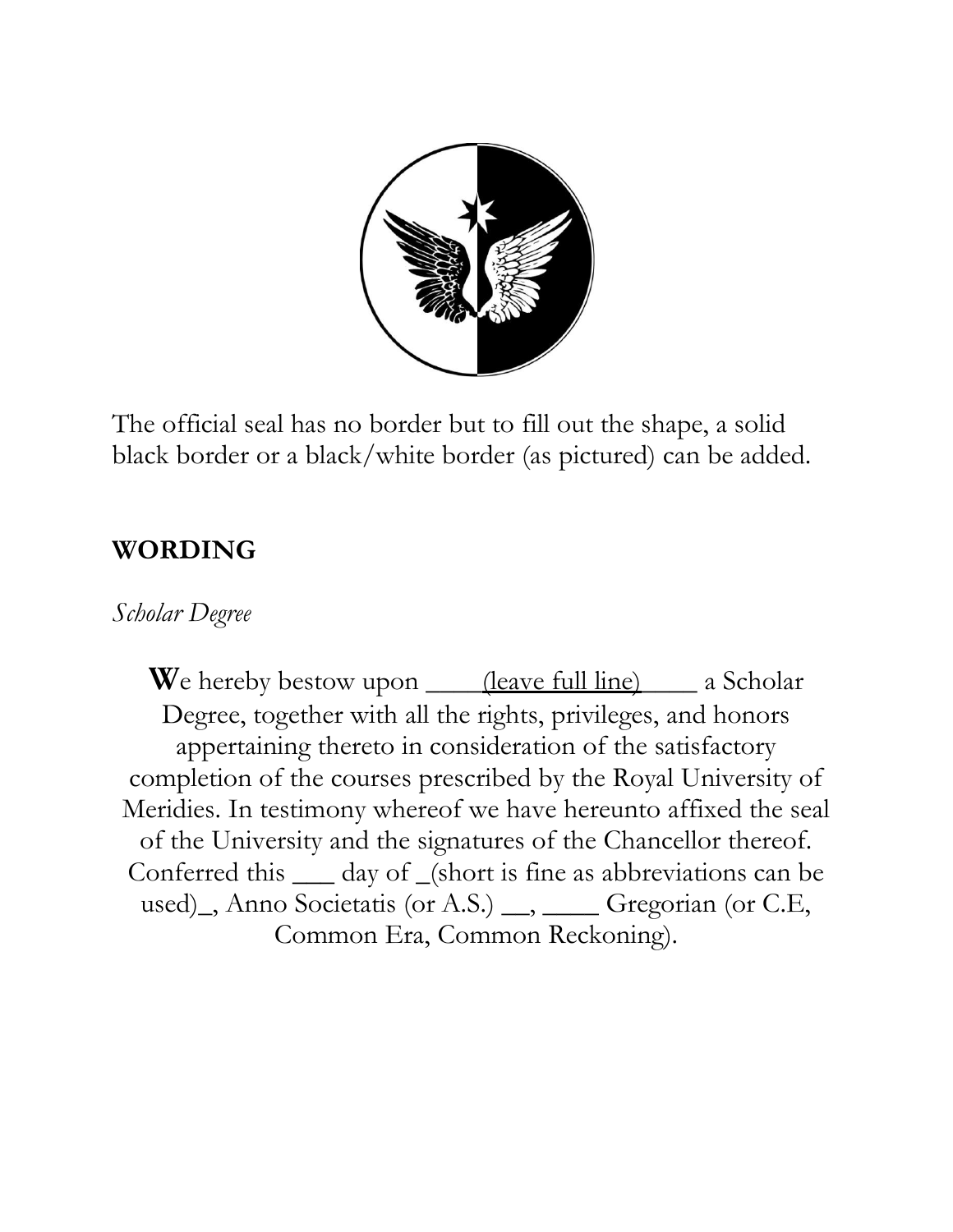#### *Lector Degree*

**W**e hereby bestow upon <u>(leave full line)</u> a Lector Degree in <u>(enough room for College Name)</u>, together with all the rights, privileges, and honors appertaining thereto in consideration of the satisfactory completion of the courses prescribed by the Royal University of Meridies. In testimony whereof we have hereunto affixed the seal of the University and the signatures of the Chancellor thereof. Conferred this \_\_\_ day of \_(short is fine as abbreviations can be used)\_, Anno Societatis (or A.S.) \_\_, \_\_\_\_ Gregorian (or C.E, Common Era, Common Reckoning).

#### *Magister Degree*

We hereby bestow upon <u>(leave full line)</u> in recognition of scholarly attainments and distinguished pursuit of knowledge, a Magister Degree in \_\_\_\_\_\_\_\_\_(enough room for broader field)\_\_\_\_\_\_\_\_\_\_, together with all the rights, privileges, and honors appertaining thereto in consideration of the satisfactory completion of the courses prescribed by the Royal University of Meridies. In testimony whereof we have hereunto affixed the seal of the University and the signatures of the Chancellor thereof. Conferred this \_\_\_ day of \_(short is fine as abbreviations can be used), Anno Societatis (or A.S.)  $\_\_\_\_\_\_\_\_\$  Gregorian (or C.E. Common Era, Common Reckoning).